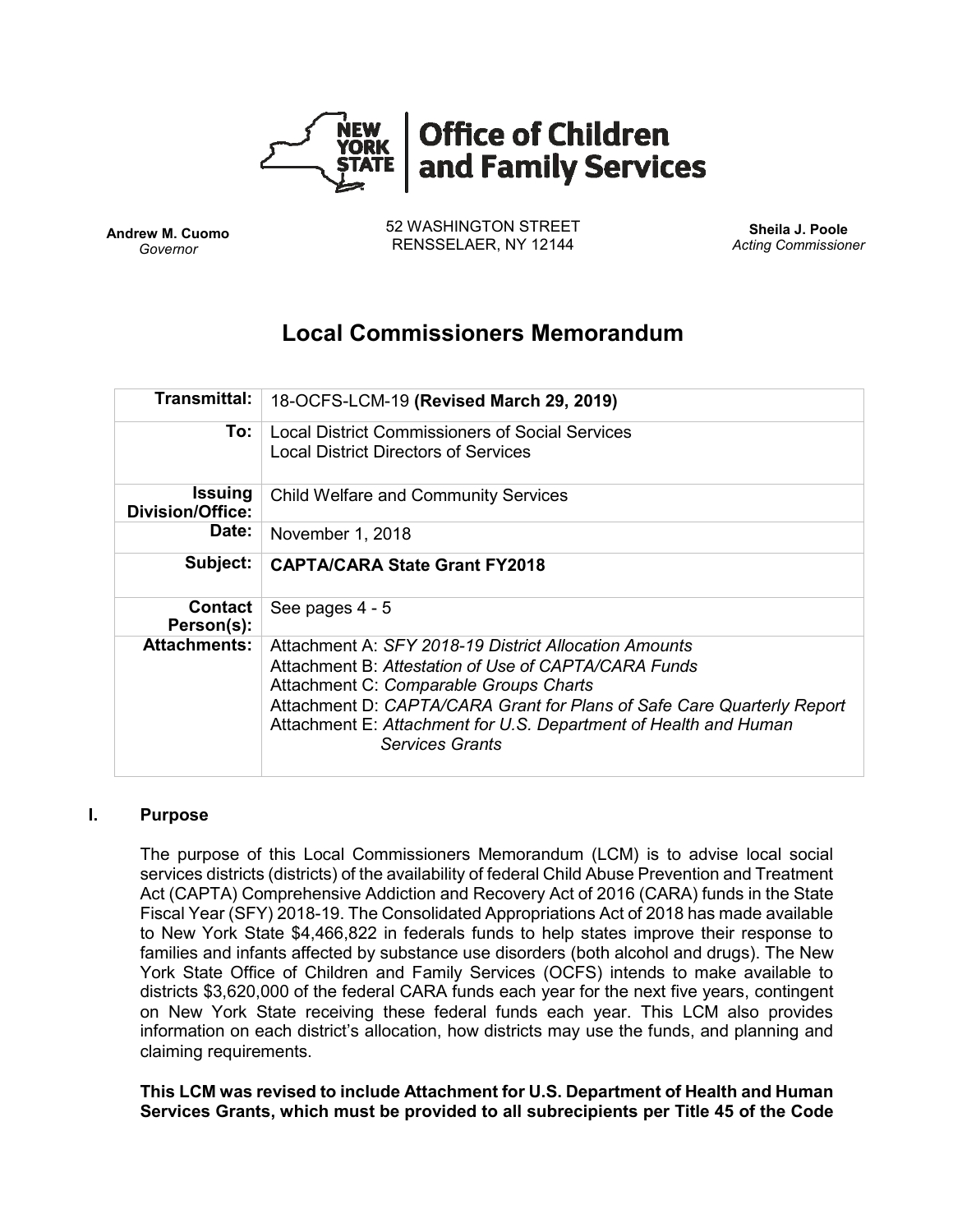**of Federal Regulations Part 75 (45 CFR Part 75), Uniform Administrative Requirements, Cost Principles, and Audit Requirements for HHS Awards, Section 352. All other provisions of the LCM issued on November 1, 2018 remain in effect. Districts are not required to take any further action, attestations submitted in 2018 are still in effect.** 

#### **II. Background**

The Consolidated Appropriations Act of 2018, signed into law on March 23, 2018, appropriated \$85.3 million for the CAPTA State Grant in FY 2018. The committee report for the appropriations act agreement specified that the increase in funding is intended to help states improve their response to families and infants affected by substance use disorders. States are required to prioritize use of the funds for the development, implementation, and monitoring of plans of safe care for substance-exposed infants, consistent with the requirement found in section 106(b)(2)(B)(iii) of CAPTA, as amended by the Comprehensive Addition and Recovery Act of 2016 (CARA).

On June 4, 2018, an LCM was disseminated to districts requiring them to utilize the newly developed *Plan of Safe Care* form for infants born and identified as affected by prenatal substance abuse or withdrawal symptoms or Fetal Alcohol Spectrum Disorder (OCFS-2196, *Plan of Safe Care)*. In addition, districts are required to monitor the activities in the *Plan of Safe Care,* and document the implementation and progress of the plan in the case record.

One of the primary goals of child protective services (CPS) is preserving families and protecting children. Yet, when a caregiver is experiencing a substance abuse issue, the goals of preserving families and protecting children can seem at odds with each other. In exploring the need for such coordination, specifically in New York State, we see that of the 48,598 reports that were indicated, 11,870 (24 percent) had a substantiated allegation of parent drug use. 1

Furthermore, of the many risk factors that could be present for families, it is likely that substance use is underreported. The stigma of mental health and substance abuse diagnoses may lead many parents/caregivers away from seeking the very support and services that could preserve their ability to parent their children and reduce the need for CPS. Frequently, concerns are raised about the safety of children with parents who have mental health or substance abuse issues; however, the presence of mental illness or substance abuse does not necessarily correlate with the inability to be a competent parent. With targeted screening, assessment and referral to the appropriate services and supports, many such families can be preserved.

In addition, children born to a mother who used alcohol and/or drugs during her pregnancy often present various health-related issues. The early identification, referral and implementation of services is critical to these families.

OCFS had previously funded the use of behavioral health consultants in 14 districts and found that these positions provided direct support to child protective and preventive caseworkers. The lessons learned from that initiative will be used going forward.

 $\overline{a}$ 

<sup>&</sup>lt;sup>1</sup> Data source, CONNECTIONS, August 2, 2018.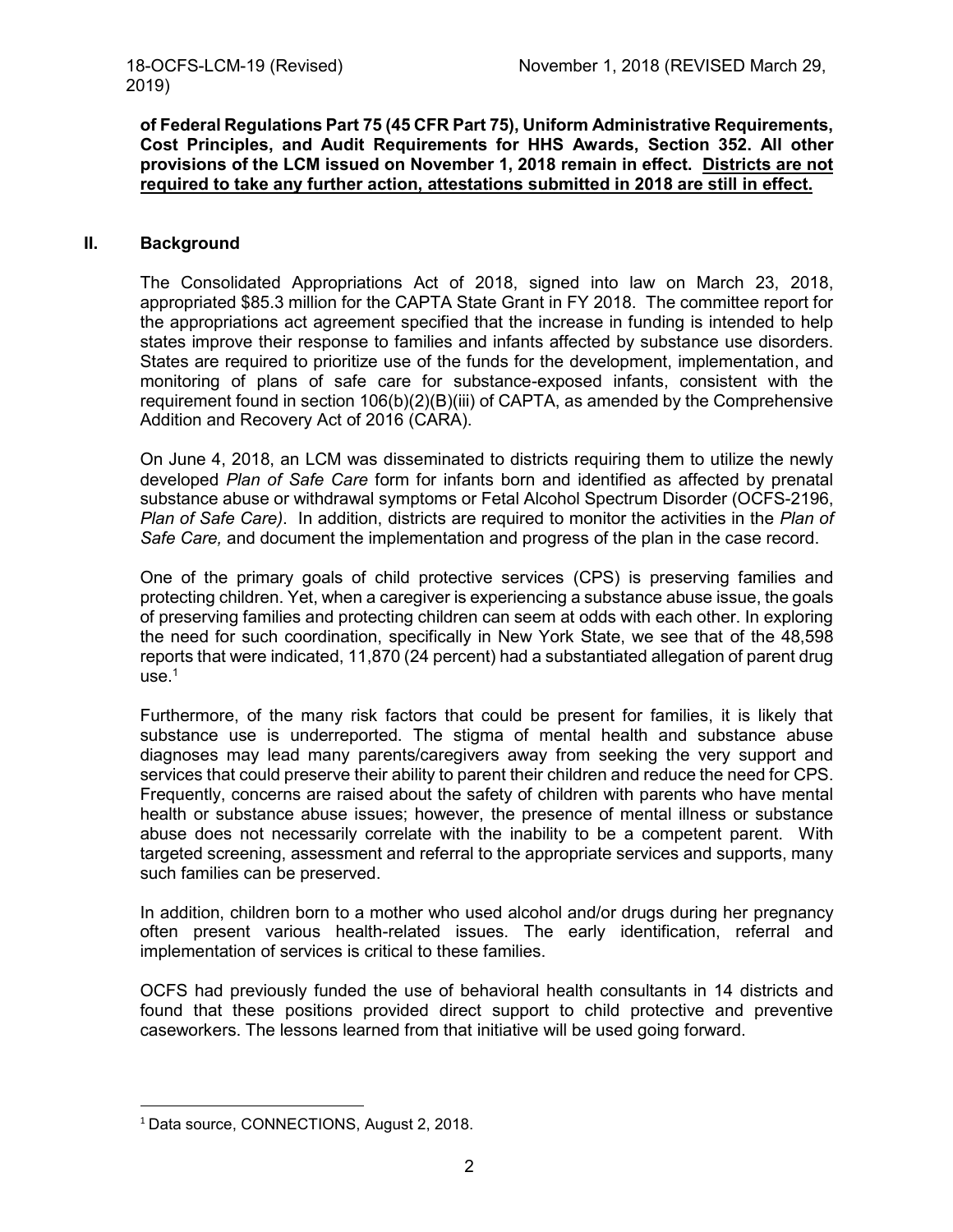2019)

OCFS is making available funding to upstate districts for the purpose of hiring behavioral health consultants or public health nurses to assist in the identification of families experiencing substance abuse disorders, and in the development, implementation, and monitoring of plans of safe care with infants and families affected by substance abuse. OCFS will also accept the sharing of a behavioral health consultant or public health nurse among smaller counties within upstate New York.

## **III. Program Implications**

Districts must use the funds to hire or to contract for a full-time or part-time behavioral health consultant or public health nurse to work alongside CPS and preventive services caseworkers, to identify and support the behavioral health needs of both the adults and children where substance abuse is an issue. This includes the development, implementation, and monitoring of the plan of safe care for children born prenatally who were exposed to substances. It is required that the behavioral health consultant or public health nurse be colocated on-site at the district. Small districts will receive \$50,000, medium districts \$70,000, and large districts \$90,000. District size for this purpose is based on the comparable groups as noted in Attachment C. Comparable groups were established to permit meaningful comparison between counties with similar child welfare populations.

Local districts must provide or contract for services provided by the behavioral health clinician or public health nurse to include the following:

- Become knowledgeable about the CPS process and requirements
- Accompany CPS and preventive caseworkers in the field to visit with identified families using a screening tool (e.g. Uncope+) and/or provide direct consultation with CPS/preventive caseworkers regarding families who might benefit from substance abuse screening
- Conduct screenings for adults and/or children for early identification of substance abuse treatment needs
- Assist in the development, implementation, and monitoring of the plan of safe care for any infant born and identified as being affected by substance abuse or withdrawal symptoms or a Fetal Alcohol Spectrum Disorder
- Provide clinical assessments and documentation to support the CPS process
- Use knowledge of resources within the local district to provide referrals for identified children and/or adults who may need ongoing services

To receive the allocated funds, districts must complete Attachment B, Attestation of Use of Funds. Districts, must indicate on the form how they will utilize these funds, either to hire a fulltime or part-time behavioral health consultant or public health nurse. Funds can be used for the cost of salary, fringe benefits, and travel costs, and must be spent by November 30, 2019.

To receive the funds, districts must submit **Attachment B** to Renee Hallock at Renee.Hallock@ocfs.ny.gov **by November 26, 2018**, that includes the following information:

- If the funds will be used to hire a full-time or part-time behavioral health consultant/public health nurse
- If the funds will be used to contract for a full-time or part-time behavioral health consultant/public health nurse
- If you plan on sharing a behavioral health consultant/public health nurse, and if so with what county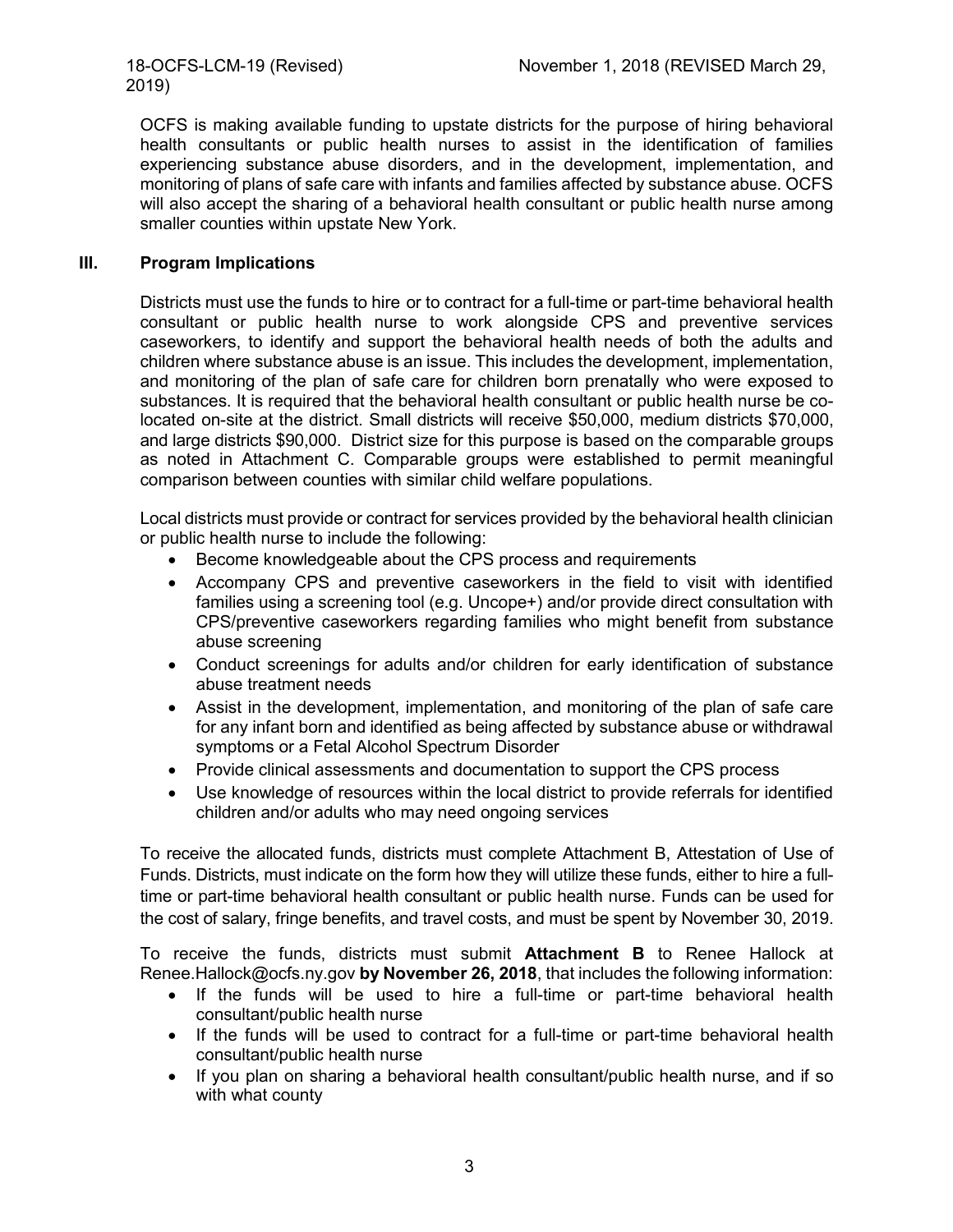Districts awarded funding will be expected to submit quarterly reports as shown on Attachment D, detailing the number for each of the following:

- Visits made with CPS and/or preventive services
- Number of plans of safe care developed, implemented and monitored
- Screenings and/or assessments completed for children and adults by the behavior health consultants/public health nurse
- Children and adults with a positive screen
- Referrals made by the behavioral consultant/public health nurse to services identified through the *Plan of Safe Care* form

### **IV. Fiscal and Claiming**

There is \$3,620,000 in federal funds in the SFY 2018-19 Budget for expenditures related to the implementation of CARA. Claims for these funds must be submitted as described below. These funds are to be used only to reimburse expenditures beginning December 1, 2018, and ending November 30, 2019. Continuation of funding is dependent upon New York State receiving federal CAPTA funding.

Reimbursement is 100 percent federal share, up to the amount of the district's allocation. These project expenditures should be claimed through the RF17 claim package for special project claiming. These costs should be identified as F17 functional costs (Other Reimbursable Programs) and reported on the Schedule D, *DSS Administrative Expense Allocation and Distribution by Function and Program* (LDSS-2347), in the F17 column in the RF2A claim package. The individual project costs should also be reported under the project label **CARA SFY 2018-19** on the LDSS-4975A, *RF17 Worksheet, Distribution of Allocated Costs to Other Reimbursable Programs.* Salary and fringe benefit costs related to the CARA program may be directly charged to the RF17 claim package. Total project costs and shares should be reported on the LDSS-4975, *Monthly Statement of Special Project Claims Federal and State Aid (RF-17).* Please note that the associated Central Services (previously known as A-87 costs) are not reimbursable from state funds and, therefore, are 100 percent local share.

The expenditures must be made by November 30, 2019, and claims must be final accepted in the Automated Claiming System no later than February 20, 2020. OCFS may reallocate any unspent funds from a local district to other local districts that have claims in excess of their allocation.

Instructions for the Schedule D and RF17 claim package are found in Chapters 7 and 18, respectively, of the *Fiscal Reference Manual* (FRM), Volume 3. The FRMs are available online at [http://otda.state.nyenet/bfdm/finance/.](http://otda.state.nyenet/bfdm/finance/)

## **V. Contact Persons**

Any programmatic questions should be addressed to the appropriate Division of Child Welfare and Community Services regional office.

| BRO – Amanda Darling | (716) 847-4446   | Amanda.Darling@ocfs.ny.gov |
|----------------------|------------------|----------------------------|
| RRO – Karen Lewter   | $(585)$ 238-8201 | Karen.Lewter@ocfs.ny.gov   |
| SRO – Sara Simon     | $(315)$ 423-1200 | Sara.Simon@ocfs.ny.gov     |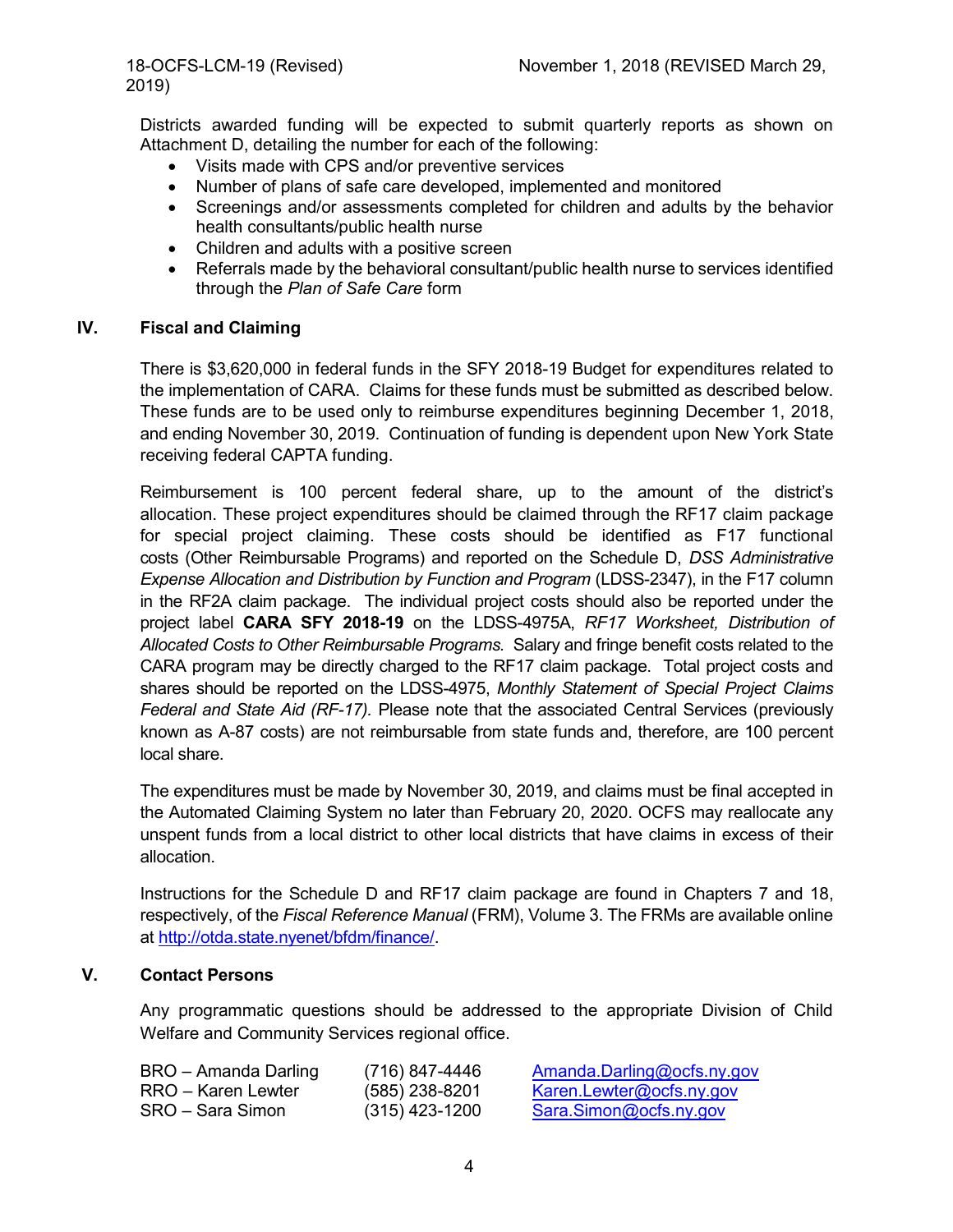2019)

| ARO - John Lockwood  | $(518)$ 486-7078   |
|----------------------|--------------------|
| SVRO – Thalia Wright | $(914) 708 - 2499$ |
| NYCRO – Ronni Fuchs  | (212) 383-1788     |

Any claiming questions should be directed to:

Regions 1-4: Lauren Horn (518) 474-7549 [Loren.Horn@otda.ny.gov](mailto:Loren.Horn@otda.ny.gov)

Regions 5-6: Michael Simon (212) 961-8250 [Michael.Simon@otda.ny.gov](mailto:Michael.Simon@otda.ny.gov)

[John.Lockwood@ocfs.ny.gov](mailto:John.Lockwood@ocfs.ny.gov) [Thalia.Wright@ocfs.ny.gov](mailto:Thalia.Wright@ocfs.ny.gov) [Ronni.Fuchs@ocfs.ny.gov](mailto:Ronni.Fuchs@ocfs.ny.gov)

*/s/ Lisa Ghartey Ogundimu*

## **Issued By:**

Name: Lisa Ghartey Ogundimu Title: Acting Deputy Commissioner Division/Office: Child Welfare and Community Services

*/s/ Derek Holtzclaw*

#### **Issued By:**

Name: Derek Holtzclaw Title: Deputy Commissioner Division/Office: Administration

**\_\_\_\_\_\_\_\_\_\_\_\_\_\_\_\_\_\_\_\_\_\_\_\_\_\_\_\_\_\_\_\_\_\_**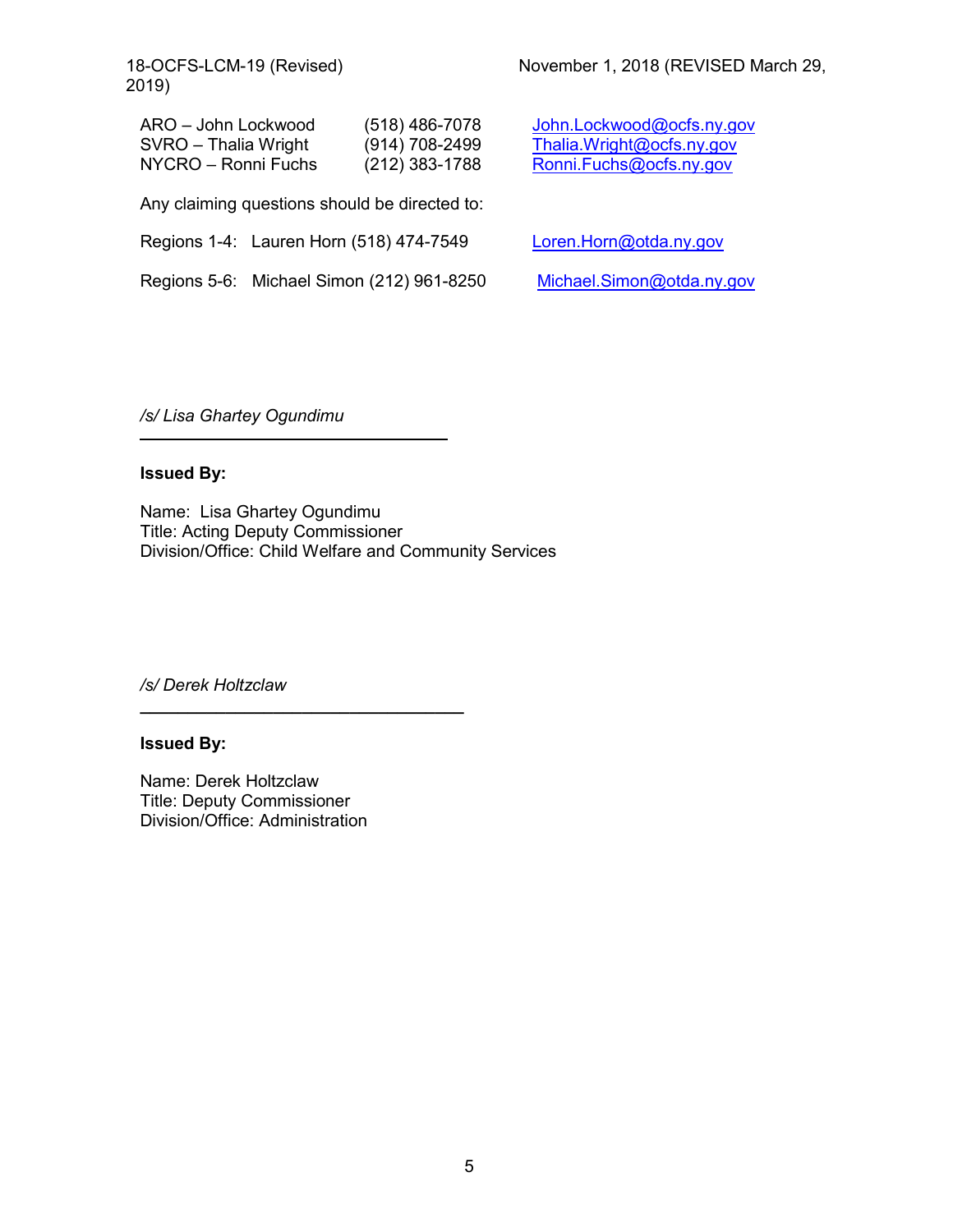## **Attachment A**

## **SFY 2018-19 District Allocation Amounts**

| <b>District</b>    | <b>Allocation</b> | <b>District</b>        | <b>Allocation</b> |
|--------------------|-------------------|------------------------|-------------------|
| Albany             | \$90,000          | Onondaga               | \$90,000          |
| Allegany           | \$50,000          | Ontario                | \$70,000          |
| <b>Broome</b>      | \$70,000          | Orange                 | \$90,000          |
| Cattaraugus        | \$70,000          | Orleans                | \$50,000          |
| Cayuga             | \$70,000          | Oswego                 | \$70,000          |
| Chautauqua         | \$70,000          | Otsego                 | \$50,000          |
| Chemung            | \$70,000          | Putnam                 | \$50,000          |
| Chenango           | \$50,000          | Rensselaer             | \$70,000          |
| Clinton            | \$70,000          | Rockland               | \$70,000          |
| Columbia           | \$50,000          | Saint Lawrence         | \$70,000          |
| Cortland           | \$50,000          | Saratoga               | \$70,000          |
| Delaware           | \$50,000          | Schenectady            | \$70,000          |
| <b>Dutchess</b>    | \$70,000          | Schoharie              | \$50,000          |
| Erie               | \$90,000          | Schuyler               | \$50,000          |
| <b>Essex</b>       | \$50,000          | Seneca                 | \$50,000          |
| Franklin/St. Regis | \$50,000          | Steuben                | \$70,000          |
| Fulton             | \$70,000          | Suffolk                | \$90,000          |
| Genesee            | \$50,000          | Sullivan               | \$70,000          |
| Greene             | \$50,000          | Tioga                  | \$50,000          |
| Herkimer           | \$50,000          | Tompkins               | \$50,000          |
| Jefferson          | \$70,000          | Ulster                 | \$70,000          |
| Lewis              | \$50,000          | Warren                 | \$50,000          |
| Livingston         | \$50,000          | Washington             | \$70,000          |
| Madison            | \$70,000          | Wayne                  | \$70,000          |
| Monroe             | \$90,000          | Westchester            | \$90,000          |
| Montgomery         | \$50,000          | Wyoming                | \$50,000          |
| Nassau             | \$90,000          | Yates                  | \$50,000          |
| Niagara            | \$70,000          |                        |                   |
| Oneida             | \$90,000          | <b>Statewide Total</b> | \$3,620,000       |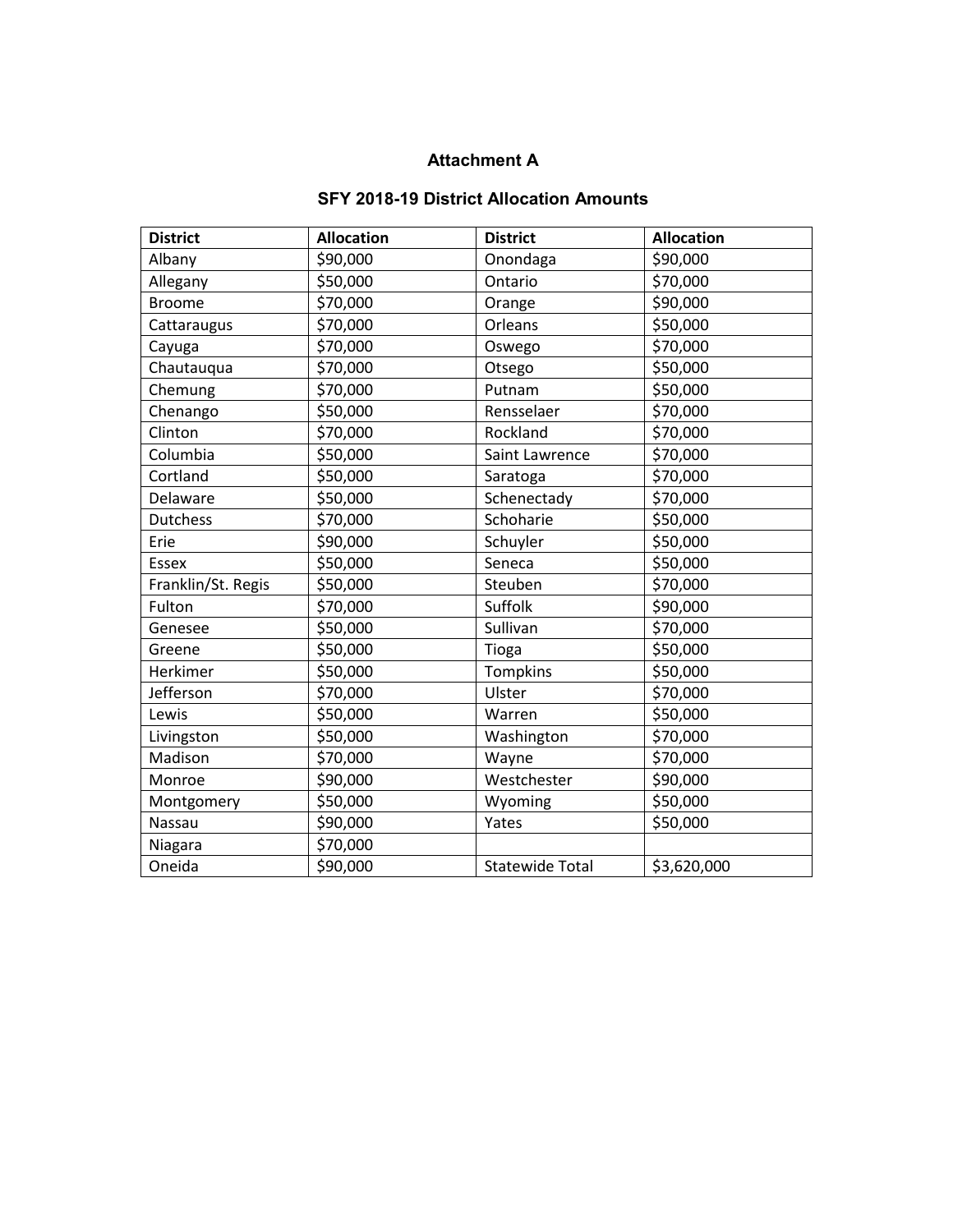## **Attachment B**

## **Attestation of Use of CAPTA/CARA Funds**

This is to certify that \_\_\_\_\_\_\_\_\_\_\_\_\_\_\_\_\_\_\_\_\_ social services district will use the allocation of these funds authorized in the amount of \$\_\_\_\_\_\_\_\_\_ to hire or contract with a behavioral health consultant or public health nurse who will be co-located within the district for the purpose of developing, implementing, and monitoring plans of safe care for infants affected by prenatal exposure to substance abuse and their caregivers.

Such funds will not be used to supplant any other state or local funds. Claims for reimbursement under this appropriation will not be submitted for the same type and level of funding covered by any other state or locally authorized appropriation.

#### **Plan for use of funds**:

- $\Box$  Hiring or contracting for a part-time behavioral health consultant
- $\Box$  Hiring or contracting for a full-time behavioral health consultant
- $\Box$  Hiring or contracting for a part-time public health nurse
- $\Box$  Hiring or contracting for a full-time public health nurse

Name of person completing the form: Date:

Name of commissioner:

Commissioner's signature Date: Date: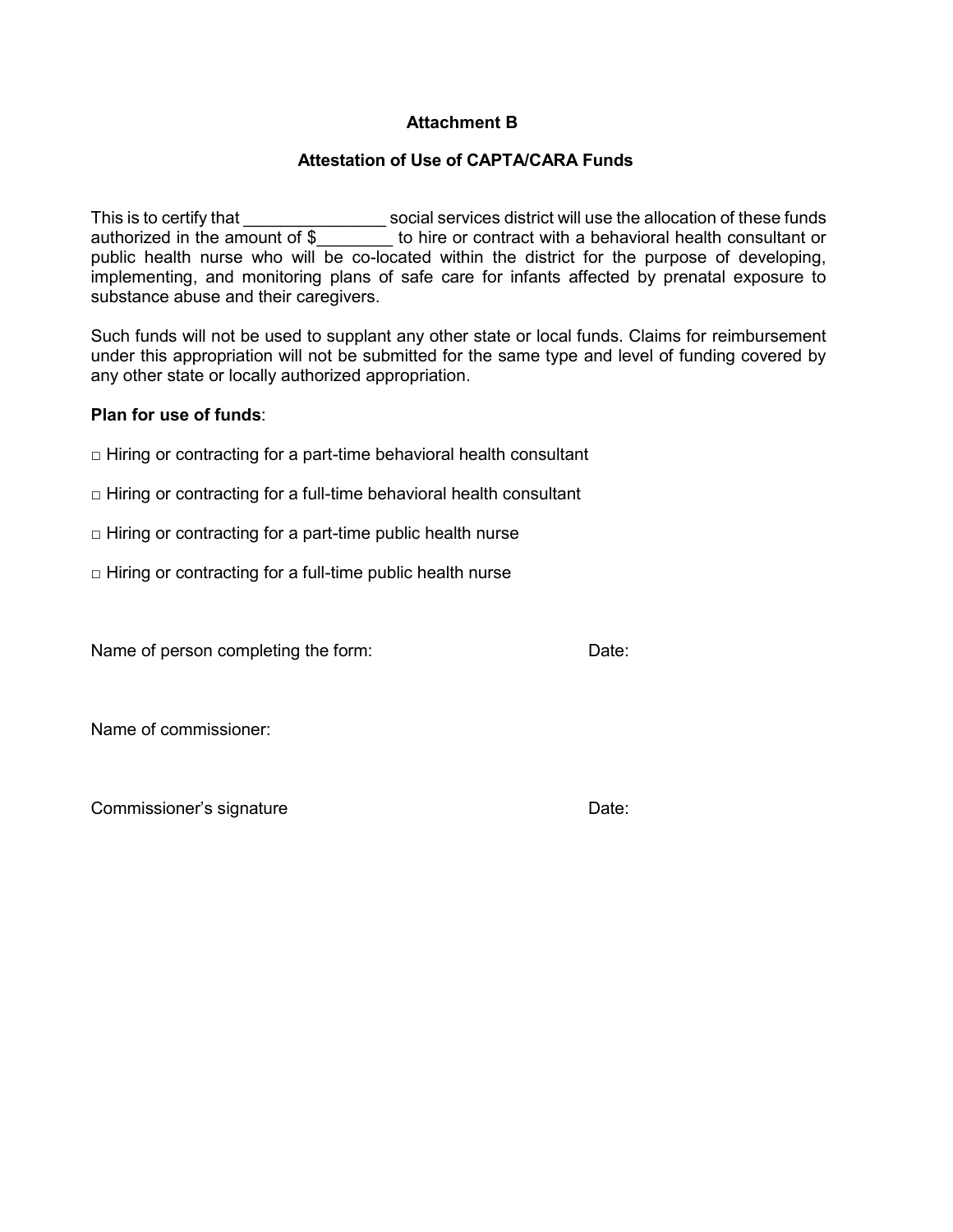## **Attachment C**

#### **Comparable Groups**

Comparable groups were established to permit meaningful comparison between counties with similar child welfare populations. In 2013, the comparable groups were revised based on an analysis of child welfare data for 2011. The district variables analyzed were:

This classification is based on the 2010 child population: Children Census: 0-17 years of age.

This classification is updated based on the following indicators:

- Total number of children with preventive and/or protective services cases open as of 12/31/11
- Total number of CPS/FAR reports during calendar year 2011
- Total number of children admitted into foster care during calendar year 2011

| Comp. Group 1 |                |               |                 | Comp. Group 2 |                     |            |
|---------------|----------------|---------------|-----------------|---------------|---------------------|------------|
| Albany        | Oneida         | <b>Broome</b> | Clinton         | Niagara       | St. Lawrence Ulster |            |
| Erie          | Onondaga       | Cattaraugus   | <b>Dutchess</b> | Ontario       | Saratoga            | Washington |
| Monroe        | Orange         | Cayuga        | <b>Fulton</b>   | Oswego        | Schenectady         | Wayne      |
| Nassau        | <b>Suffolk</b> | Chautaugua    | Jefferson       | Rensselaer    | Steuben             |            |
| New York City | Westchester    | Chemung       | Madison         | Rockland      | Sullivan            |            |

| Comp. Group 3 |          |            |           |                 |  |
|---------------|----------|------------|-----------|-----------------|--|
| Allegany      | Essex    | Herkimer   | Otsego    | Tioga           |  |
| Chenango      | Franklin | Lewis      | Putnam    | <b>Tompkins</b> |  |
| Columbia      | Genesee  | Livingston | Schoharie | Warren          |  |
| Cortland      | Greene   | Montgomery | Schuyler  | Wyoming         |  |
| Delaware      | Hamilton | Orleans    | Seneca    | Yates           |  |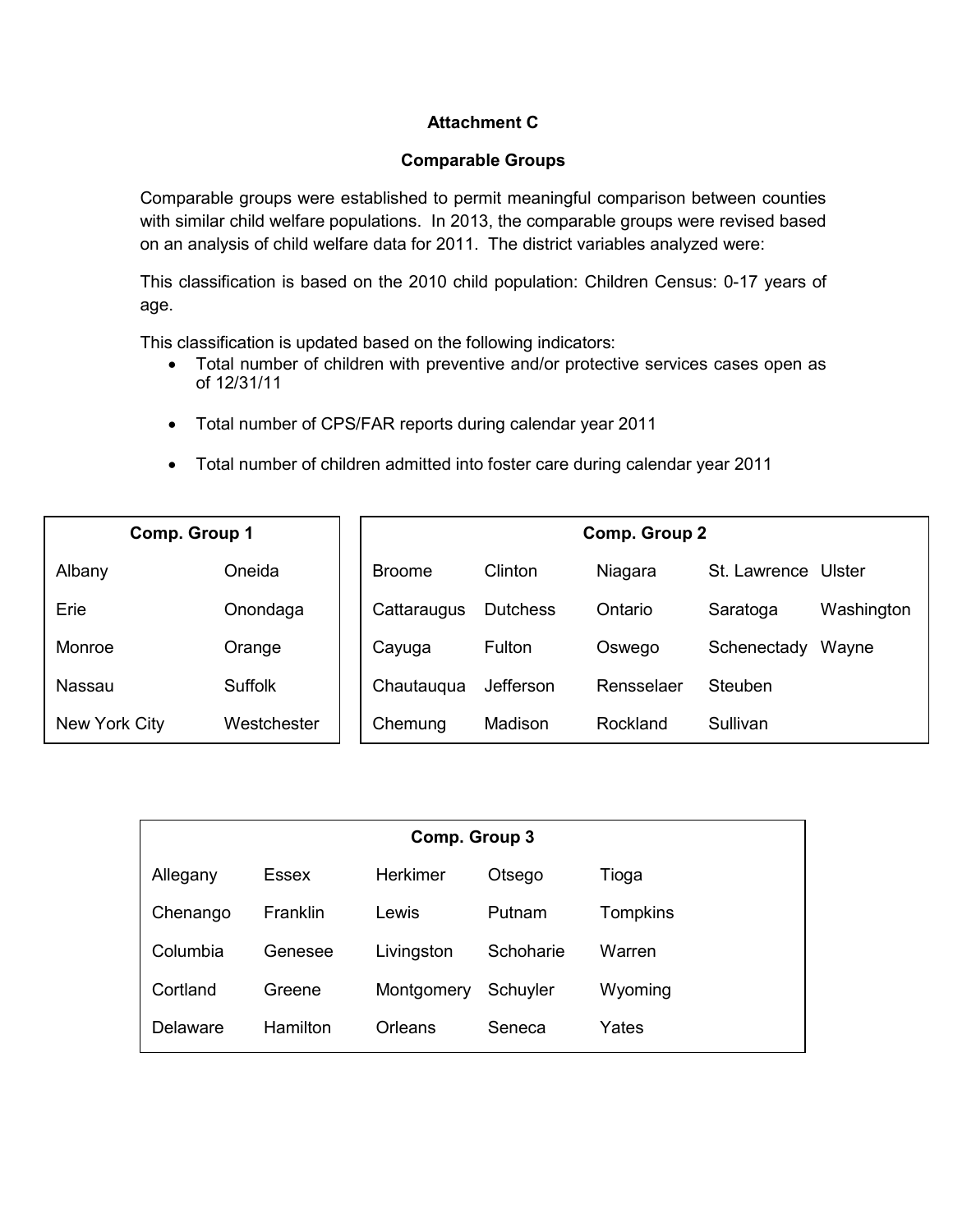## **Attachment D Office of Children and Family Services Child Welfare and Community Services Division CAPTA/CARA Grant for Plans of Safe Care Quarterly Report**

| Name of County                            |  |                          |  |
|-------------------------------------------|--|--------------------------|--|
| <b>Person Completing</b><br><b>Report</b> |  | <b>Title or Position</b> |  |
| <b>Email Address</b>                      |  | <b>Phone Number</b>      |  |

**Instructions:**

Please complete the following information on a quarterly basis and email to **[Shelly.Aubertine-](mailto:Shelly.Aubertine-Fiebich@ocfs.ny.gov)**[Fiebich@ocfs.ny.gov](mailto:Shelly.Aubertine-Fiebich@ocfs.ny.gov)**.** 

**Quarter 1: December – February – report due by 3/30**

**Quarter 2: March – May – report due by 6/30**

**Quarter 3: June – August – report due by 9/30**

**Quarter 4: September – November – report due by 12/30**

|                                           | <b>This Quarter</b>                                               | <b>Cumulative</b>            |  |
|-------------------------------------------|-------------------------------------------------------------------|------------------------------|--|
|                                           | <b>Number of Unique Families</b><br><b>Receiving Joint Visits</b> | <b>Total Number to Date:</b> |  |
| <b>BHS/PHN only</b>                       |                                                                   |                              |  |
| <b>With CPS Worker</b>                    |                                                                   |                              |  |
| <b>With Preventive Services</b><br>Worker |                                                                   |                              |  |
| <b>Total Visits</b>                       |                                                                   |                              |  |

#### **1. Visits Conducted with Behavioral Health Specialist/Public Health Nurse and LDSS**

#### **2. Plans of Safe Care for Each Unique Family**

|                  | <b>This Quarter</b> | <b>Cumulative</b> |
|------------------|---------------------|-------------------|
| <b>Developed</b> |                     |                   |
| Implemented      |                     |                   |
| <b>Monitored</b> |                     |                   |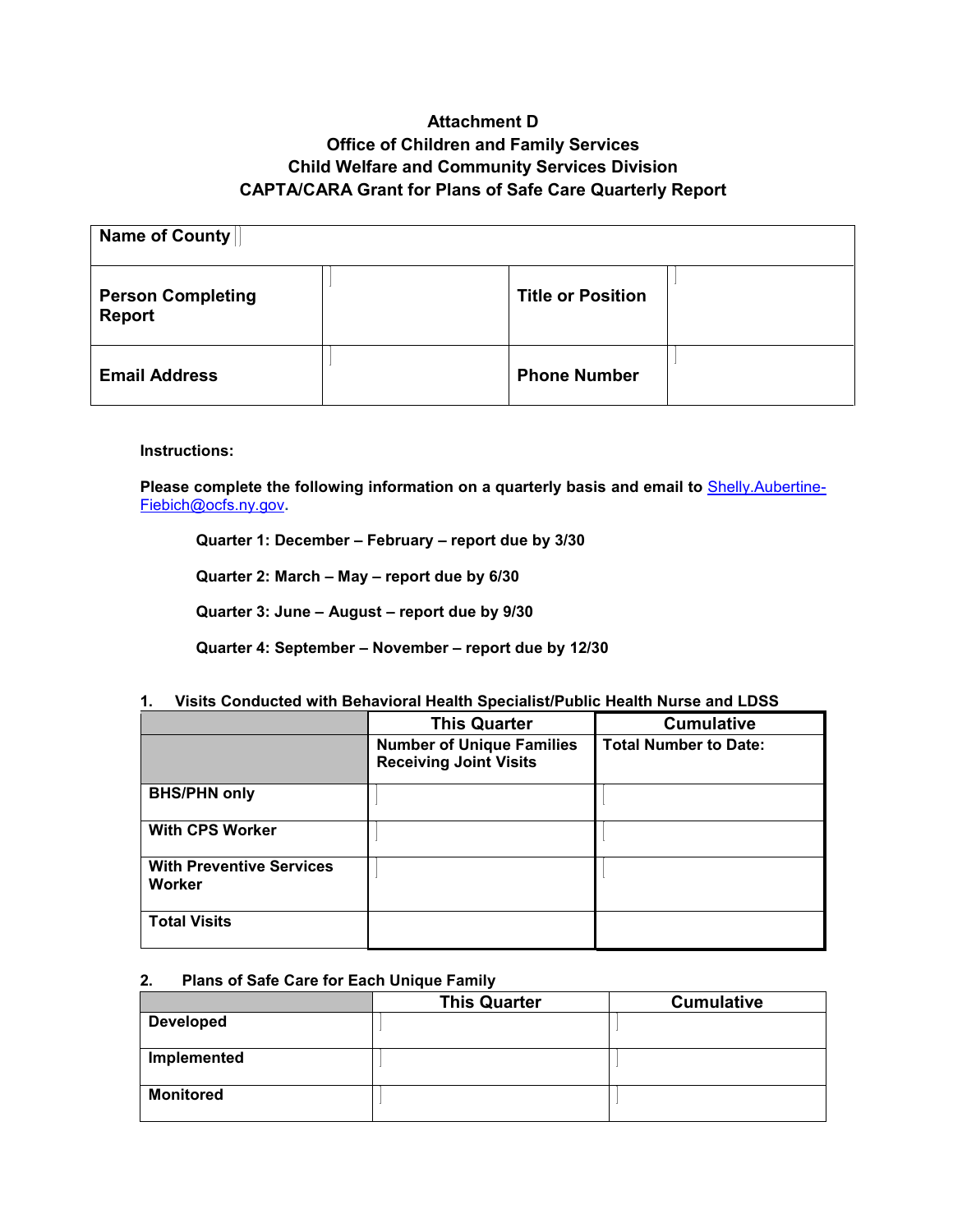### **3. Screening and/or Assessments Completed by Behavioral Health Specialist/Public Health Nurse**

|                                                                         | <b>This Quarter</b>                                                               |                                                    |                                                                                |                                |                              |
|-------------------------------------------------------------------------|-----------------------------------------------------------------------------------|----------------------------------------------------|--------------------------------------------------------------------------------|--------------------------------|------------------------------|
|                                                                         | <b>Number</b><br>Screened or<br>Assessed for<br>Substance<br><b>Use Disorders</b> | Number of<br>Positive<br>Indication of<br>Need SUD | Number of<br>Positive<br>Indication of<br>Need for<br>treatment or<br>services | Number of<br>Referrals<br>Made | <b>Total Number to Date</b>  |
| <b>Adults</b>                                                           |                                                                                   |                                                    |                                                                                |                                | # Adults                     |
| Children                                                                |                                                                                   |                                                    |                                                                                |                                | # Children                   |
| Total<br>Performed<br><b>This Quarter</b>                               |                                                                                   |                                                    |                                                                                |                                | # Screening/<br>Assessments  |
| Total (PI)<br>Positive<br>Indication<br><b>This Quarter</b>             |                                                                                   |                                                    |                                                                                |                                | #P1                          |
| <b>Total Unique</b><br><b>Families</b><br>Served<br><b>This Quarter</b> |                                                                                   |                                                    |                                                                                |                                | # Unique Families<br>Served  |
| <b>Total Unique</b><br>Families with<br>PI<br><b>This Quarter</b>       |                                                                                   |                                                    |                                                                                |                                | # Unique Families with<br>PI |
| Total<br>Referrals<br>Made this<br>Quarter per<br>Unique<br>Family      |                                                                                   |                                                    |                                                                                |                                | # Unique Family<br>Referrals |

**Of the screenings or assessments completed for both adults and children, list the names of instruments used:**